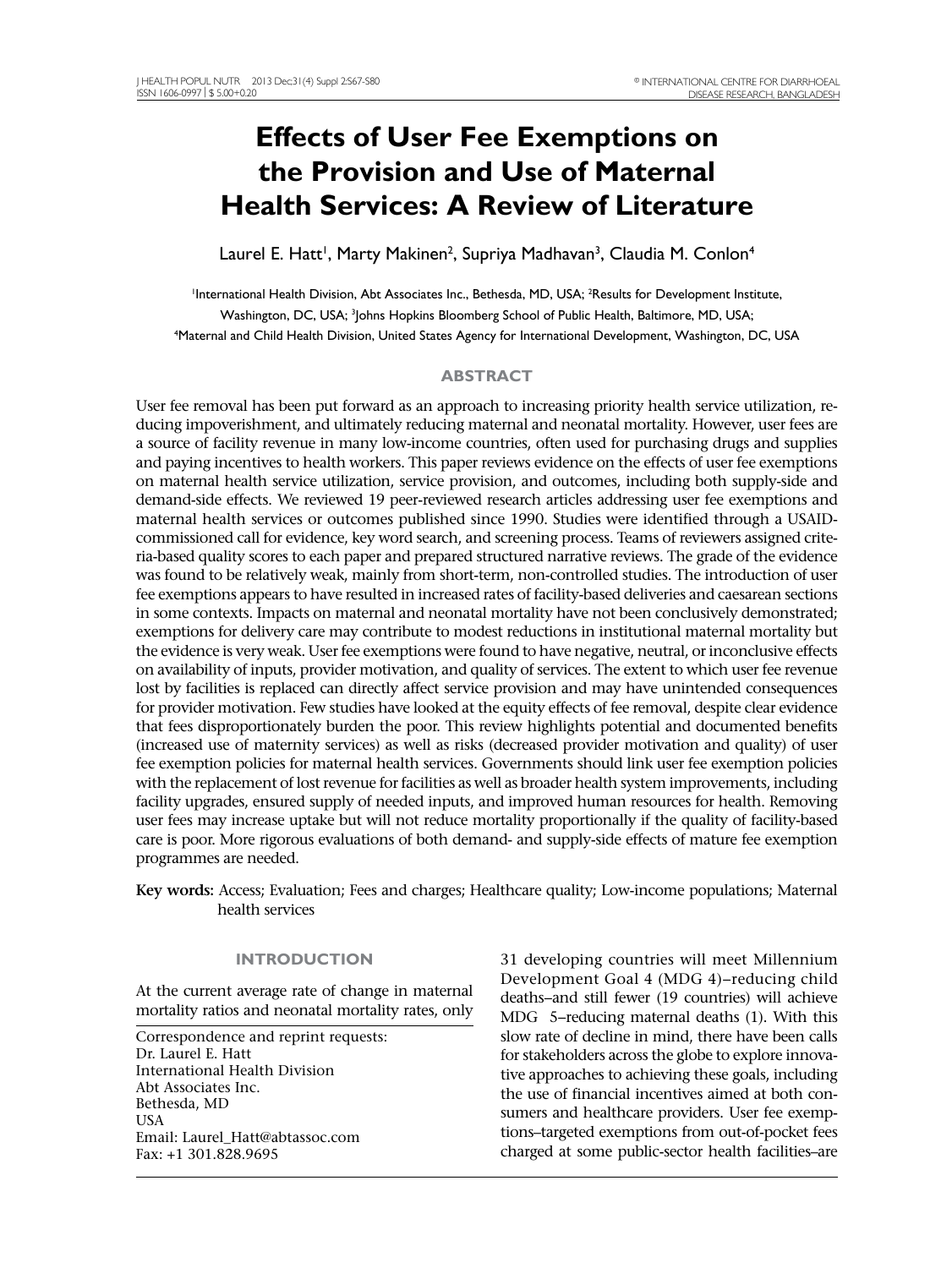financial incentives that have both demand-side and supply-side effects; these influence the likelihood that consumers use health services as well as the volume and quality of services offered by providers. This paper reviews evidence on and the effectiveness of such fee policies in contributing to improved maternal and neonatal health.

User fees are often levied by governments to supplement their budget transfers to healthcare facilities in the context of under-funded health systems. Most often, fee revenue is kept at the health facility level and covers local operating costs, including purchase of drugs, supplies, and salary supplements, although, in some contexts, governments may require that this revenue be transferred to the national treasury. Many sub-Saharan African countries instituted user fee policies in the early 1990s after the Bamako Initiative which called for community financing to augment resources available for primary care (especially drug supplies) and to improve quality and increase community involvement (2). Some early studies indicated that using user fee revenue to improve the quality of healthcare could increase demand for government health services (3).

The bulk of evidence has shown that user fees constitute an impediment to health service utilization among the poor (4-6), including facility-based delivery and emergency obstetric care. Fees also divert those who cannot pay to other (informal or private) sources of healthcare (7). To reduce the financial burden on patients and to increase access to healthcare services, many countries have again begun to reduce or eliminate user fees for certain services (fee exemptions), abolish fees for certain groups, such as pregnant women or under-five children (fee waivers), or abolish user fees entirely at primary healthcare facilities. These fee reductions have been put forward as an approach to increasing maternal health service utilization, reducing impoverishment, and ultimately reducing maternal and neonatal mortality.

While there have been several reviews of evidence on the effects of user fees and fee exemptions published in the past decades (8-10), including a recent Cochrane review by Lagarde and Palmer (11) and a special supplement to Health Policy and Planning focused entirely on user fee removal in November 2011, systematic reviews focusing on maternal and neonatal health specifically including both supplyand demand-side effects, have not been published. In 2012, the US Agency for International Develop-

ment (USAID) commissioned a panel of economists and specialists in maternal and newborn health to conduct a literature review on the effects of user fee exemptions on maternal and newborn health outcomes, healthcare-seeking behaviours, and service provision, including both supply-side and demand-side effects. This paper summarizes the evidence review and addresses the following two focal questions:

- To what extent are user fee exemptions linked positively or negatively to maternal and neonatal health outcomes, the provision of maternal health services, or care-seeking behaviour by women?
- What contextual factors impact the effectiveness of user fee exemption programmes in improving maternal and neonatal health outcomes or the provision or use of maternal health services?

Standard economic theory suggests that, when prices are lowered, the quantity demanded will increase, and this relationship motivates user fee exemption policies. However, the interaction between price and the quality of services provided complicates an otherwise straightforward picture; in essence, the 'product' or health services on offer may change as the price drops, if there are fewer revenues available to motivate good performance of providers, purchase key inputs, like drugs, hire additional staff to handle increased volumes, etc. If both quality and the price drop simultaneously, the effects on quantity demanded are unknown. The extent to which suppliers of health services have the flexibility to accommodate increased demand (through hiring additional staff, for instance) can also, in turn, influence the quality of services. Finally, the presence of alternative providers offering affordable care at acceptable levels of quality will also influence consumer responses to price changes. The impact of user fee reductions on population health outcomes is mediated by how the demand for services and the quality of services respond to this policy change, making it essential to empirically measure these relationships in real-world settings.

# **MATERIALS AND METHODS**

We reviewed 19 papers addressing user fee exemptions and maternal health services or outcomes published since 1990. Eighteen original research articles were identified through the USAID-commissioned Call for Evidence, key word search, and screening process. Key words used included user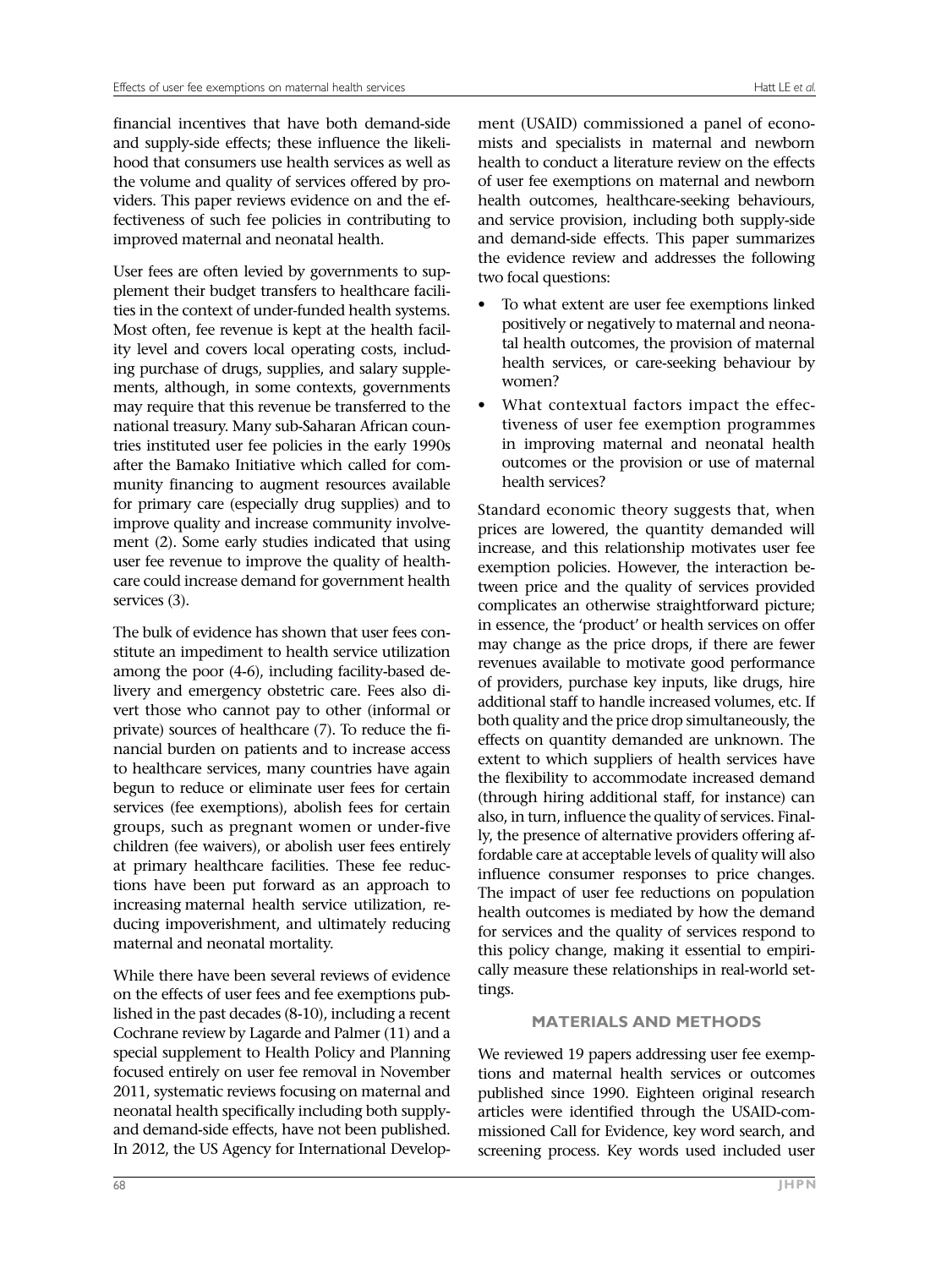fee\*, user charge\*, waiver\*, exemption\*, and outof-pocket payment\*, along with terms indicating the maternal and newborn population. The studies cover user fee exemption initiatives in Afghanistan, Burkina Faso, Ethiopia, Ghana, Mali, Nepal, Niger, Nigeria, Senegal, Sudan, South Africa, and Uganda. One study was dropped due to lack of pertinent information, and two additional relevant studies were identified and incorporated during the drafting of this manuscript. Teams of reviewers assigned criteria-based quality scores to each paper and prepared structured narrative reviews. The reviews identified the incentive provided, design of the evaluation of the incentive, quality of the evaluation, contextual factors influencing the incentive and the results attained, specific effects of the incentive on demand for and provision of maternal health services (including, where relevant, the quality of services), and any observed unintended consequences. Key findings and draft recommendations were vetted at the USAID-sponsored Evidence Summit in April 2012. A paper in this volume summarizes the Evidence Summit, with its methodology, article selection and review process in greater detail.

Three types of user fee policies were captured in this maternal health-focused review:

- User fees exempted or reduced for specific maternal health services only, such as antenatal care, facility-based delivery, caesarean section, or emergency obstetric care
- User fees waived for all services for pregnant women and newborns
- User fees abolished for all primary healthcare services, with effects measured among pregnant women and newborns.

The table summarizes the literature reviewed, including the country or region studied, the type and date of the user fee policy implementation, the geographic coverage of the policy and the study, whether user fee revenue was replaced or reimbursed (at least in theory), the evaluation methods used and date(s) of data collection, and whether the focus of the study was on demand- or supplyside measures.

# **RESULTS**

# **Quality of evidence**

The grade of the evidence was found to be weak in general, as was also noted in the recent Cochrane review (11). Few studies in this review had control or comparison groups; many of the stud-

ies reviewed were qualitative or cross-sectional in nature, and none of the studies used a randomized approach (Table). Few studies have rigorously evaluated the long-term effects of user fee exemption policies, although most such policies are fairly recent; most evaluations were conducted within one or two years after the policy change. In general, it is difficult to evaluate the relative merits of various approaches adopted by the countries in implementing user fee policies as the evidence is mixed and predominantly based on qualitative findings and weak designs.

The literature was especially limited for quantifying the effect of user fee exemption policies on supplyside indicators, such as the availability of drugs and supplies, workload and motivation of health workers, or quality of care. While the studies provided some descriptive information about supply-side effects, few documented objective quantitative measures.

# **Effects of user fee policies on maternal health service utilization**

The literature provides evidence that user fee removal for facility-based deliveries results in increased facility-based delivery rates but the evidence is weak. Penfold *et al*. (12) studied fee exemptions for delivery care at public and mission facilities in Ghana, which were introduced in 2003. They conducted a household survey in 2 regions after the policy had been in place for one (Volta region) or two years (Central region). Respondents reported a statistically significant increase (5 percentage points and 12 percentage points respectively) in recalled rates of delivering in a health facility, comparing the period before and after policy implementation. However, there was no comparison group.

De Allegri *et al*. (13) studied the effects of a government policy providing an 80% subsidy for facilitybased deliveries in Burkina Faso. They conducted five repeated cross-sectional surveys of women in one rural district of Burkina Faso two years before and three years after the policy implementation. Over the five years, the proportion of facility-based deliveries increased from 49 to 84% of total deliveries. The authors attribute the change to the fee exemption policy; however, the trend was already increasing prior to the policy; there was no change in the slope of the trend; and there was no comparison group, making it difficult to draw robust conclusions. Senegal introduced user fee exemptions for normal deliveries and caesarean sections at health centres and hospitals in 5 poor regions in 2005. A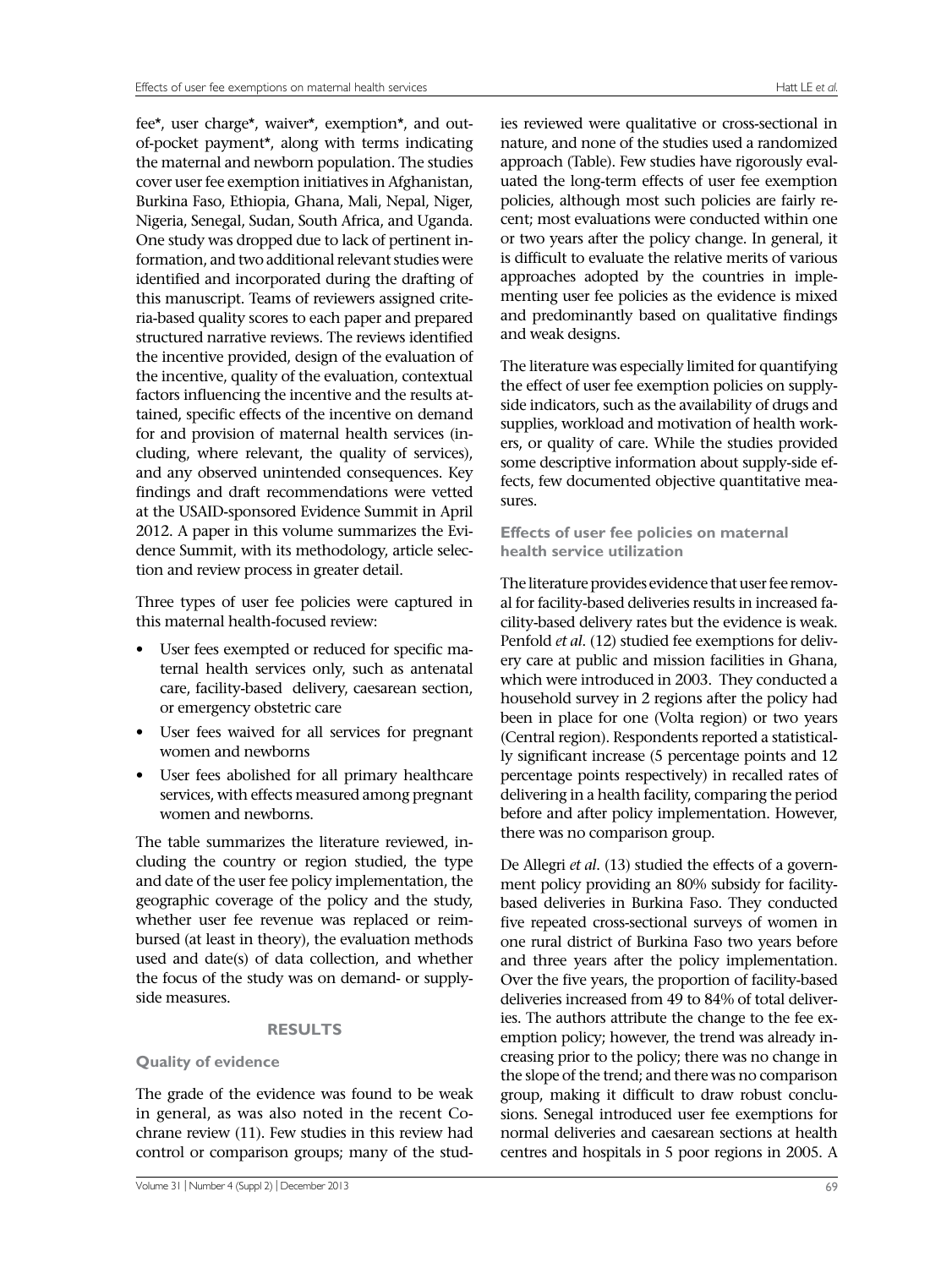|                                                   | Table. Summary of literature reviewed                                                                                      |                                                      |                             |                                                                                                                                                                                                            |                                               |
|---------------------------------------------------|----------------------------------------------------------------------------------------------------------------------------|------------------------------------------------------|-----------------------------|------------------------------------------------------------------------------------------------------------------------------------------------------------------------------------------------------------|-----------------------------------------------|
| (citation)<br>Country                             | Type of fee policy (date of policy<br>implementation)                                                                      | policy/study<br>Geographic<br>coverage of            | replaced?<br>revenue<br>Еeе | Evaluation methods and study dates                                                                                                                                                                         | or supply-<br>Measured<br>demand-<br>effects? |
| Steinhardt et al.<br>Afghanistan<br>2011)         | pack-<br>age of primary healthcare services<br>User fees abolished for basic<br>(April 2008)                               | National                                             | ż                           | (HIS) data on deliveries and antenatal care (ANC)<br>• Analysis of national health information system<br>· Review period: April 2005-June 2009<br>visits over 4 years (pre-post policy)                    | and supply<br>Demand                          |
| De Allegri et al.<br>Burkina Faso<br>2011)        | partial exemptions for C-sections<br>Exemptions for ANC (2002);<br>(2006), deliveries (2007)                               | policy, study<br>in 1 rural<br>National<br>district  | Yes                         | • Survey conducted in February-March 2009<br>• Post-only cross-sectional survey of women                                                                                                                   | Demand                                        |
| <b>Burkina</b> Faso<br>(Ridde et al.<br>2011)     | partial exemptions for C-sections<br>Exemptions for ANC (2002)<br>(2006), deliveries (2007)                                | National<br>policy                                   | Yes                         | · Qualitative policy analysis, analysis of HIS data<br>2008–April 2009; HIS data from January<br>· Qualitative data collected in November<br>2004–September 2009 analyzed<br>from 8 districts over 5 years | Supply and<br>demand                          |
| De Allegri et al.<br><b>Burkina</b> Faso<br>2012) | partial exemptions for C-sections<br>Exemptions for ANC (2002);<br>(2006), deliveries (2007)                               | policy; study<br>in 1 rural<br>National<br>district  | Yes                         | • Analysis of 5 repeated cross-sectional household<br>• Surveys conducted annually from 2006 to 2010<br>surveys on pre- and post-policy; no comparison<br>dnorg                                            | Demand                                        |
| Nimpagaritse and<br>Bertone 2011)<br>Burundi      | children and women giving birth<br>Waiver of user fees for under-5<br>(2006)                                               | National                                             | Yes, in<br>theory           | · Observations of health facility director (2004-<br>· Descriptive case study<br>2008)                                                                                                                     | Supply                                        |
| (Pearson et al.<br>Ethiopia<br>2011)              | postnatal care; hospital fee waivers<br>Exemptions for ANC, delivery,<br>for the poor (2005)                               | National                                             | $\tilde{z}$                 | • Assessment conducted in October 2008-January<br>· Post-only national health facility assessment<br>2009                                                                                                  | Supply                                        |
| (Ansong-Tornui<br>et al. 2007<br>Ghana            | 2004 in Central region, April 2005<br>User fee exemptions for delivery<br>care (implemented in January<br>in Volta region) | then national;<br>study in 2<br>Regional,<br>regions | Yes, in<br>theory           | · Pre-post audit of hospital-based delivery-related<br>· Review period: 24 months (Central) and 12<br>months (Volta) before and after policy<br>deaths, no comparison group                                | Supply                                        |
|                                                   |                                                                                                                            |                                                      |                             |                                                                                                                                                                                                            | Contd.                                        |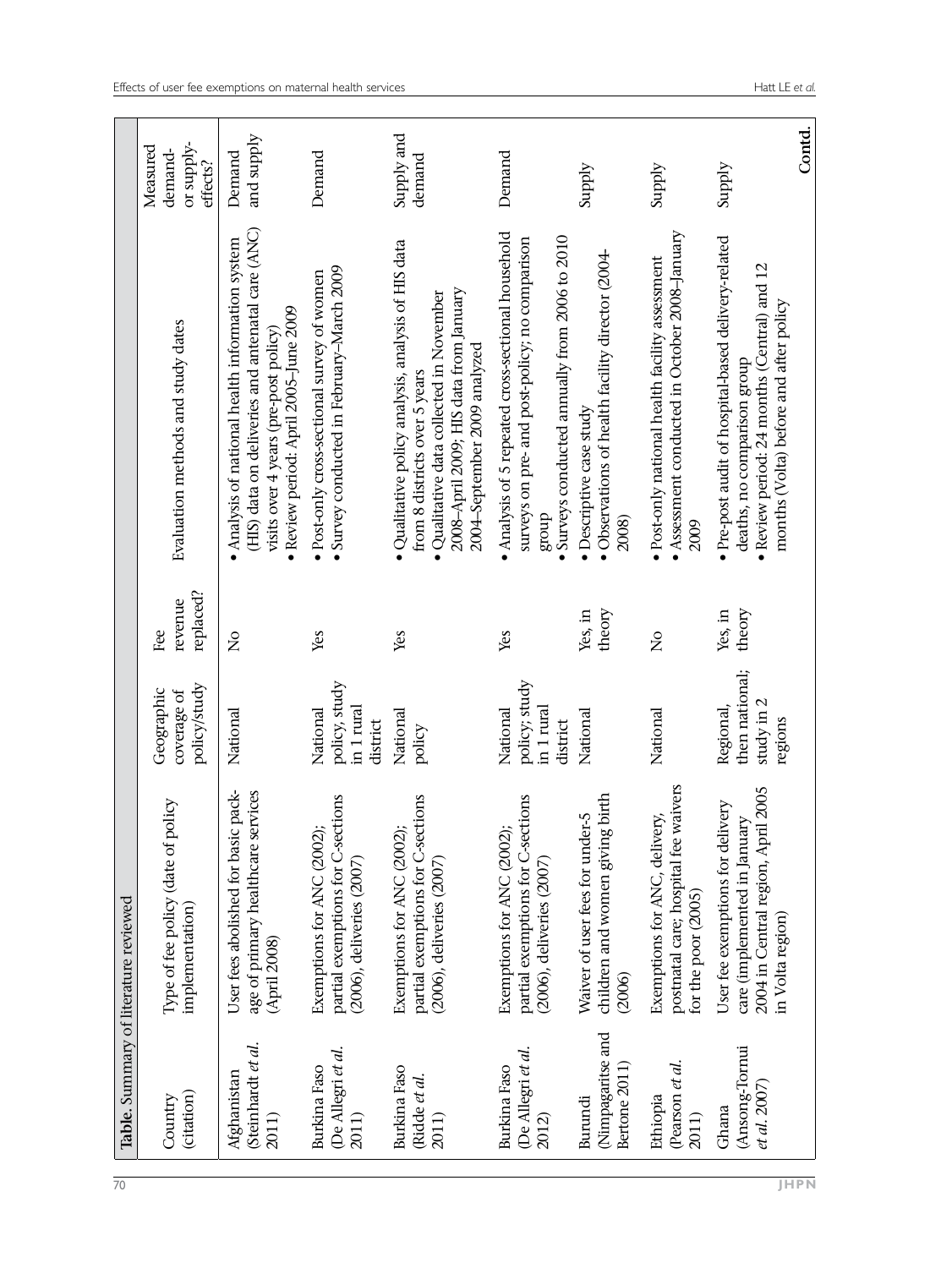|                            | Table-Contd                        |                                                                                                                                |                                                         |                             |                                                                                                                                                                                                                                                                                        |                                               |
|----------------------------|------------------------------------|--------------------------------------------------------------------------------------------------------------------------------|---------------------------------------------------------|-----------------------------|----------------------------------------------------------------------------------------------------------------------------------------------------------------------------------------------------------------------------------------------------------------------------------------|-----------------------------------------------|
| Volume 31<br>Number 4      | (citation)<br>Country              | Type of fee policy (date of policy<br>implementation)                                                                          | policy/study<br>Geographic<br>coverage of               | replaced?<br>revenue<br>Fee | Evaluation methods and study dates                                                                                                                                                                                                                                                     | or supply-<br>Measured<br>demand-<br>effects? |
| December 2013<br>(Suppl 2) | (Bosu et al. 2007)<br>Ghana        | 2004 in Central region, April 2005<br>User fee exemptions for delivery<br>care (implemented in January<br>in Volta region)     | then national;<br>study in 2<br>Regional,<br>regions    | theory<br>Yes, in           | • Compared 11 months (Central) and 12 months<br>hospital-based deliveries, no comparison group<br>(Volta) before and after introduction of the<br>• Pre-post comparison of mortality rates for<br>policy                                                                               | Supply                                        |
|                            | (Penfold et al.<br>Ghana<br>2007)  | 2004 in Central region, April 2005<br>User fee exemptions for delivery<br>care (implemented in January<br>in Volta region)     | then national;<br>study in 2<br>Regional,<br>regions    | Yes, in<br>theory           | • Survey conducted in April-May 2006; recall pe-<br>riod 18 months (Central) and 6 months (Volta)<br>• Population survey of reported pre- and post-<br>policy institutional delivery rates (conducted<br>before and after introduction of policy<br>after policy); no comparison group | Demand                                        |
|                            | Witter et al.<br>Ghana<br>2007)    | 2004 in Central region, April 2005<br>User fee exemptions for delivery<br>care (implemented in January<br>in Volta region)     | then national;<br>study in 2<br>Regional,<br>regions    | Yes, in<br>theory           | · Qualitative analysis of key informant interviews<br>· Interviews conducted in September-December<br>2005                                                                                                                                                                             | Supply                                        |
|                            | (Mills et al. 2008)<br>Ghana       | in Up-<br>User fee exemptions for delivery<br>care (implemented in 2004<br>per East region)                                    | then national;<br>study in $1$<br>Regional,<br>district | Yes, in<br>theory           | • Survey conducted in October 2005-March 2006<br>· Post-only cross-sectional survey of women who<br>delivered in 2004                                                                                                                                                                  | Demand                                        |
|                            | (El-Khoury et al.<br>2012)<br>Mali | Exemptions for C-sections (2005)                                                                                               | National                                                | Yes                         | • Analysis of national HIS data over 5 years (post-<br>· Review period: 2005-2009; exit-interview data<br>policy only), patients' exit-interviews<br>collected in 2010                                                                                                                 | Demand                                        |
|                            | (Ponsar et al.<br>2011)<br>Mali    | under-five children in MSF* inter-<br>vention areas (December 2006)<br>among pregnant women and<br>Exemptions for malaria care | Pilot in 1<br>district                                  | Yes                         | · Pre-post analysis of programme monitoring data<br>data (non-intervention areas); review of financial<br>(intervention areas) and routine health centre<br>· Review period: 2004-2008<br>reports                                                                                      | Contd.<br>Demand                              |
| 71                         |                                    |                                                                                                                                |                                                         |                             |                                                                                                                                                                                                                                                                                        |                                               |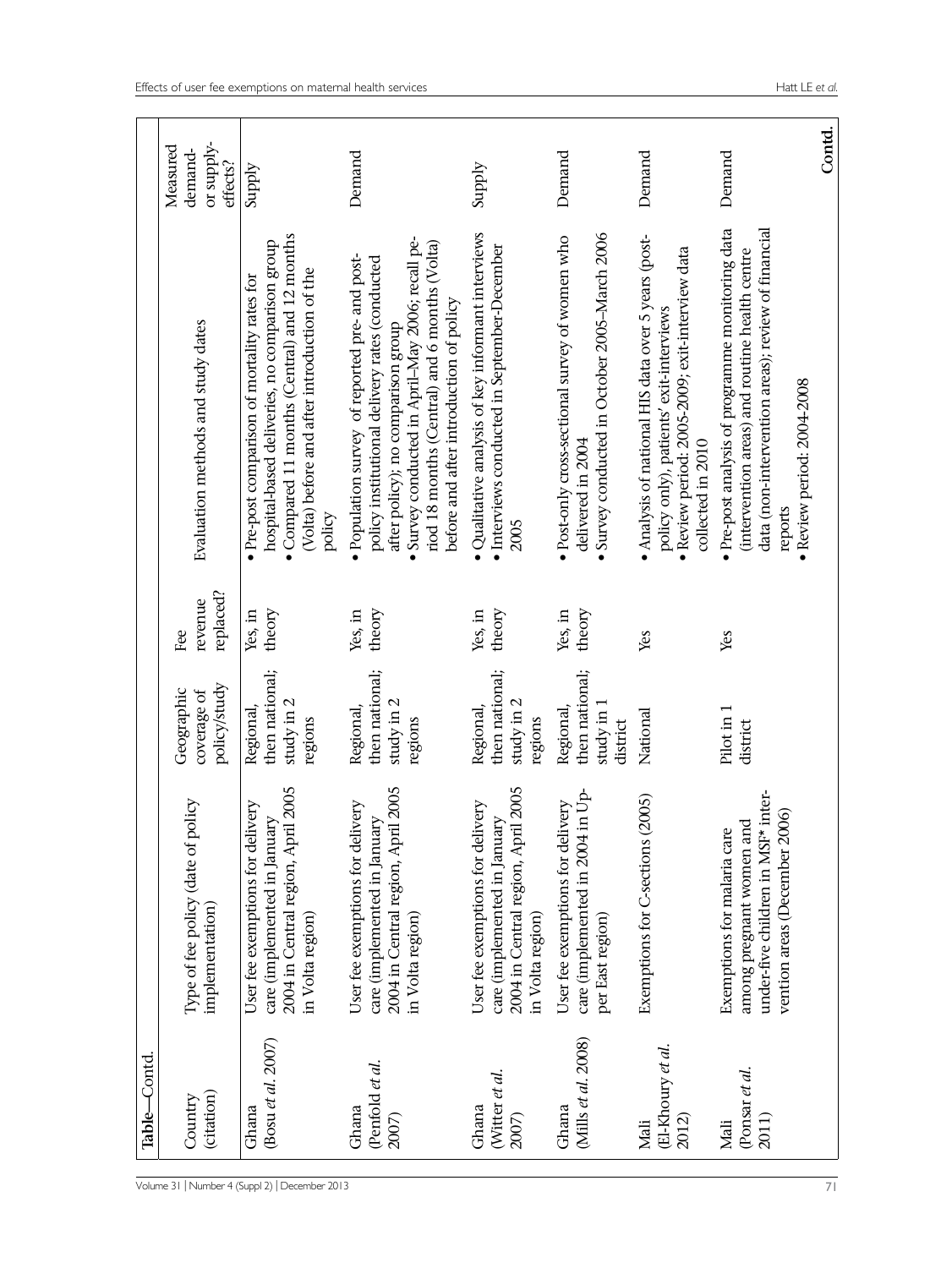| $\overline{72}$ | Table-Contd                                                  |                                                                                                                                            |                                                    |                             |                                                                                                                                                                                                                                                                                                        |                                               |
|-----------------|--------------------------------------------------------------|--------------------------------------------------------------------------------------------------------------------------------------------|----------------------------------------------------|-----------------------------|--------------------------------------------------------------------------------------------------------------------------------------------------------------------------------------------------------------------------------------------------------------------------------------------------------|-----------------------------------------------|
|                 | (citation)<br>Country                                        | Type of fee policy (date of policy<br>implementation)                                                                                      | policy/study<br>Geographic<br>coverage of          | replaced?<br>revenue<br>Еeе | Evaluation methods and study dates                                                                                                                                                                                                                                                                     | or supply-<br>Measured<br>demand-<br>effects? |
|                 | (Witter et al.<br>2011)<br>Nepal                             | Exemptions for delivery care<br>(January 2009)                                                                                             | National                                           | Yes                         | · Pre-post analysis of facility records, no compari-<br>· Review period: 10 months before and after<br>son group, purposive sample<br>policy                                                                                                                                                           | Supply                                        |
|                 | Ridde and Diarra<br>2009)<br>Niger                           | under-five children, funded by an<br>Waivers for pregnant women and<br>NGO (2006)                                                          | Pilot in 2<br>districts                            | Yes                         | · Case study/process evaluation<br>• Data collected in April $2007$                                                                                                                                                                                                                                    | Supply                                        |
|                 | (Galadanci <i>et al.</i><br>Nigeria's Kano<br>2010)<br>state | emergency obstetric care (2001)<br>Exemptions for ANC, delivery,                                                                           | Kano state                                         | Partial                     | · Analysis of hospital HIS data over 5 years (post-<br>policy only), key informant interviews<br>· Review period: 2001-2006                                                                                                                                                                            | and supply<br>Demand                          |
|                 | (Witter et al.<br>Senegal<br>2010)                           | 5 poor<br>Exemptions for delivery care and<br>C-sections (January 2005 in<br>regions)                                                      | except Dakar;<br>study in 5<br>National<br>regions | theory<br>Yes, in           | • Mixed methods policy analysis: key informant<br>interviews, focus group discussions, analysis of<br>· Review period: 2004-2006; data collected in<br>financial records, clinical record review<br>November 2006–January 2007                                                                         | and supply<br>Demand                          |
|                 | (Wilkinson et al.<br>South Africa<br>2001)                   | preg-<br>volec<br>Waivers for curative care for<br>nant women and children l<br>six years (1994)                                           | study in 1<br>National;<br>district                | Not clear                   | · Analysis of 1 mobile clinic's data over 6 years<br>(pre-post policy), no comparison group<br>· Review period: 1992-1998                                                                                                                                                                              | Demand                                        |
|                 | (Abdu et al. 2004)<br>Sudan                                  | under-five children (July 2001 to<br>July 2002 only as part of experi-<br>among pregnant women and<br>Exemptions for malaria care<br>ment) | Pilot study in<br>8 facilities in<br>1 state       | Yes                         | · Pre-post experimental study with 6 experimental<br>veys; repeated patient-exit surveys during study,<br>and 2 control facilities, pre-post household sur-<br>medical records from year prior to and year of<br>· Baseline survey July 2001, endline July 2002;<br>review of medical records<br>study | Demand                                        |
|                 | *MSF=Médecins sans Frontières                                |                                                                                                                                            |                                                    |                             |                                                                                                                                                                                                                                                                                                        |                                               |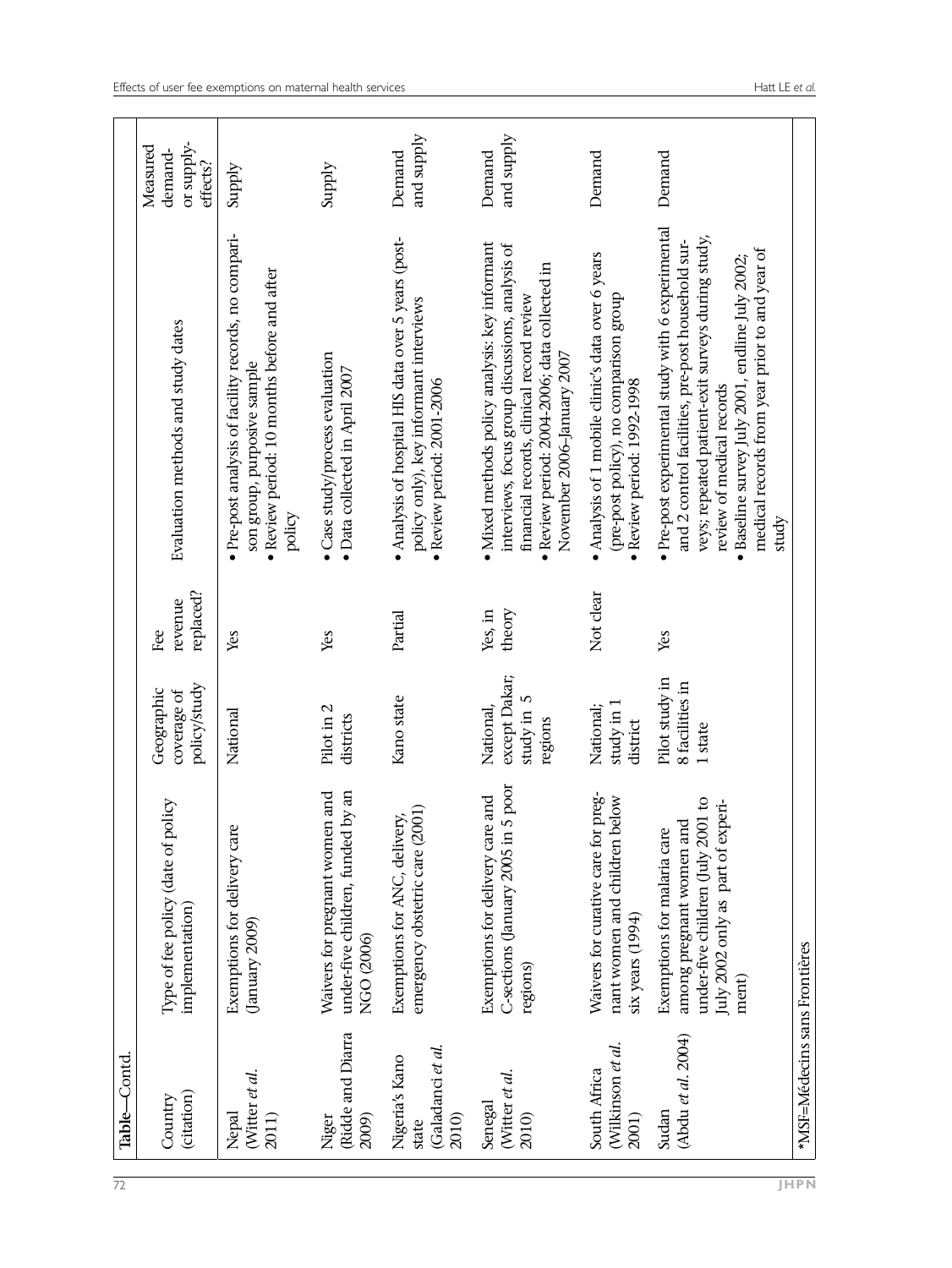facility survey conducted by Witter *et al*. (14) in six districts showed a statistically significant increase in facility-based deliveries from 40% (in 2004) to 44% (in 2005) of the expected deliveries in those districts. However, unbiased comparisons with nonimplementing districts could not be made since the regions and districts were purposively selected.

Several studies relied on routine facility records or data from national health information system to document changes in facility delivery rates that might be associated with fee policies. A study in Nepal, which introduced free delivery care nationwide in 2009 (15), found a 19% increase in the number of institutional deliveries in 22 purposively-selected facilities, comparing the 10 months before and 10 months after initiation of the policy. In Nigeria's Kano state, which introduced free antenatal and maternity care at public secondary and tertiary hospitals in 2001, Galadanci *et al*. (16) report a 45% increase in the number of institutional deliveries over the subsequent 5-year period. No comparison group was tracked, however, and no pre-implementation data were presented.

There is some evidence that user fee exemptions for caesarean sections result in increased caesarean section rates. The study by Witter *et al*. in Senegal (14) reported an increase in caesarean section rates from 4.2 to 5.6% of facility-based deliveries over the one-year period after fees were removed. El-Khoury *et al*. (17) analyzed data of the national health information system from Mali, which removed user fees for caesarean sections in 2005. The national caesarean rate increased from 0.9% of estimated deliveries in 2005 to 2.3% in 2009; similar increases were apparent in each region of the country, although no pre-policy data are available. It is important to note that neither study is able to address whether the C-sections were medically necessary but the increases observed put C-section rates after fee removal well within the expected range for surgical deliveries of medical necessity.

User fee exemptions for malaria services led to increased utilization of facility-based malaria care by pregnant women in Sudan (18). In a quasi-experimental study of 8 randomly-selected health facilities in one state, fees for malaria care for pregnant women and under-five children were reduced by 0%, 25%, 50%, and 75% in 4 comparison groups. Exemptions from user fees were associated with increases in care-seeking for malaria at health centres, improved treatment-seeking behaviour, and earlier

There is very limited and mixed evidence about whether removing fees for general curative care has positive or negative effects on the use of maternal health service. One study in South Africa (19) documented an unexpected decrease in the use of antenatal care service when fees for curative care were removed. The authors hypothesized that observed increases in congestion in clinics and the reduction in consultation times may have led to lower use of preventive care. However, a study in Afghanistan (20) found that removing user fees for other primary healthcare services (presumably increasing the workload of providers) did not appear to have any effect on facility-based deliveries or antenatal care visits.

As noted in the introduction, previous studies have documented that user fees disproportionately discourage the poor from seeking needed curative healthcare and that the poor use the coping methods that contribute to impoverishment to pay fees (6,21). The equity effects of removing user fees, however, are less clear as few studies have examined effects across wealth or income subgroups, especially with a maternal health lens. One recent study by El-Khoury *et al*. (17) analyzed patient-exit data collected from women who had received free caesareans in Mali in 2010 and analyzed reported asset ownership to estimate their socioeconomic status. The authors concluded that wealthier women were obtaining a substantially greater share of free caesarean sections than poor women, likely due to persistent geographical, cultural and transportation barriers to obtaining hospital-based care among the poor. However, no prepolicy data are available for comparison purposes. The study by Penfold *et al*. in Ghana (12) reported a non-significant finding that the removal of fees resulted in greater increases in facility-based delivery rates among the poor and less-educated women in Ghana, relative to other groups. Whatever the equity effects, several studies highlighted the fact that families still experience out-of-pocket spending even when maternal health user fees are nominally removed (14,22,23). This spending may be incurred for other costs within the facility (supplies, drugs), including fees for relevant and needed services that are not officially 'covered' by the exemption policy, i.e. informal fees or indirect costs for transportation and food.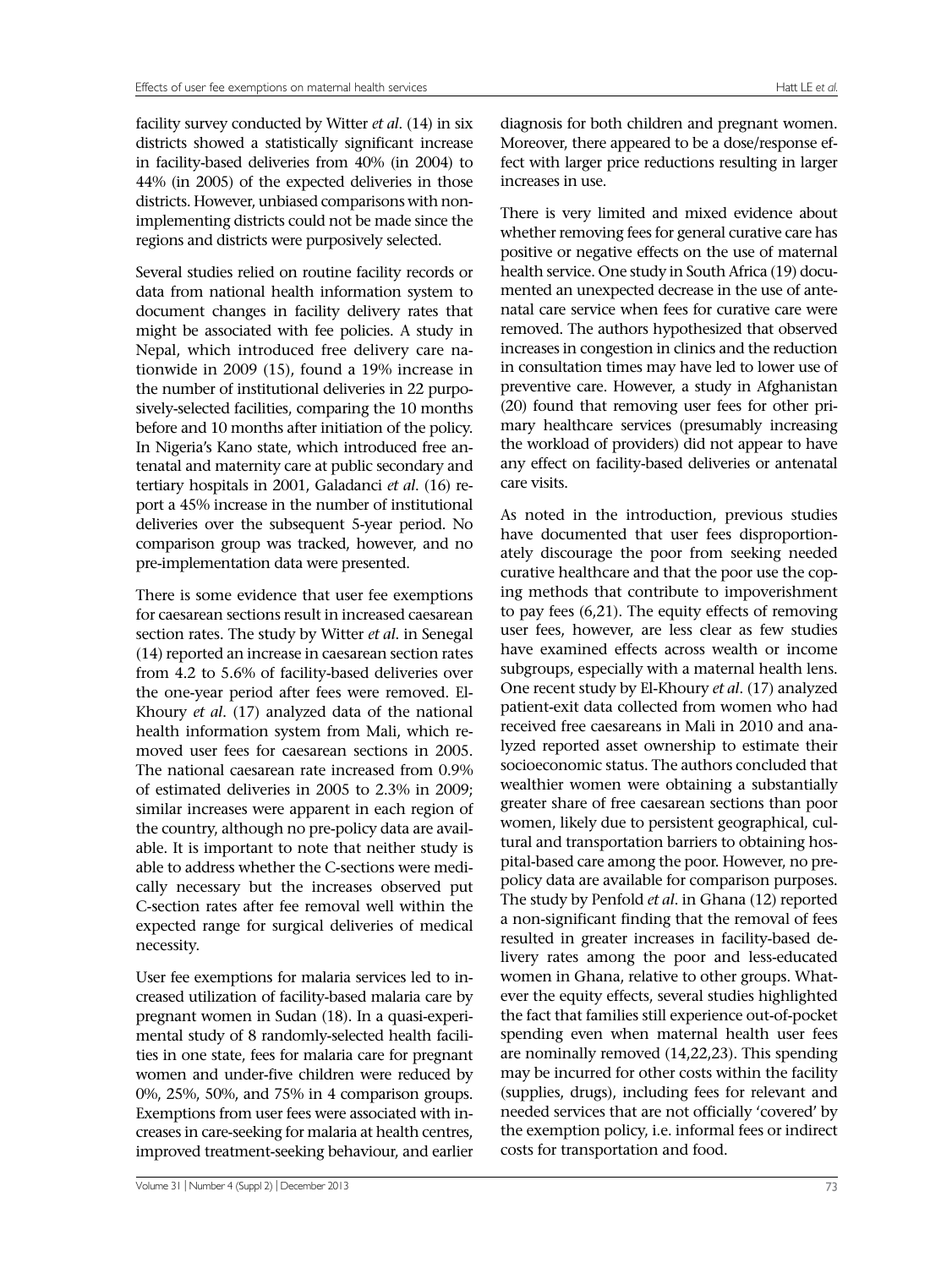**Effects of user fee policies on facilities, providers, and quality of care**

An argument sometimes made in favour of user charges is that these could allow providers to improve the quality of care, using additional resources generated. This could, in turn, make providers more attentive to consumers since they are the source of the additional resources. Attentiveness to consumers and improvements in the availability of drugs and supplies could make the services sufficiently attractive that consumers would use as many services as those before the user charges were introduced. Akashi *et al*. in Cambodia (24) provided some indications that collecting user fees and putting the revenue towards supply-side improvements (purchases of drugs and supplies, hiring additional cleaners and security guards, and salary supplements) correlated with increased patient volumes for maternal health services.

On the other hand, if facilities experience an uncompensated loss in fee revenue while patient volumes simultaneously increase, the quality could decline over time. Shortages of inputs, like drugs and supplies could occur; providers may become less responsive and motivated; and consumers' tendency to use more services at lower prices might be overcome by the perception of lower quality. The articles reviewed here provided mixed evidence of the effects of user fee exemptions on the quality of maternal healthcare provided: in 7 studies, quality was not measured; in others, the effects of exemptions were negative (5 studies), neutral/having no effect (5 studies), or mixed/inconclusive (2 studies). The most commonly-reported measures of quality were input-based (shortages of drugs and supplies). Other less-frequently reported measures included waiting times and time to receipt of care, use of partographs, post-operative infection rates, and case-fatality rates. Non-deleterious supply-side effects of user fee exemptions seem to correlate with whether policies were effectively put into place to ensure that facility-operating budgets and providers' incomes did not decrease and whether systems-strengthening measures were implemented to accommodate increased patient volumes. The adequacy of pre-existing infrastructure, human resources, and supply chain systems was protective and so were the steps taken to reinforce systems prior to and during the implementation of the fee exemption policy (25).

A qualitative study by Witter *et al*. in Ghana (26) noted that the loss of user fee revenue at health fa-

cilities led to stock-outs of drugs and supplies, negatively affecting the quality of care provided and resulting in reinstituting fees by some facilities. Another article on fee exemptions, comparing a sample of hospital-based maternal deaths before and after delivery in Ghana, concluded that previously poor-quality delivery services remained as similarly poor quality after the introduction of the fee exemption policy (27). The Ethiopian National Emergency Obstetric and Neonatal Care Assessment of health facilities in 2008 found no difference in the quality of care between facilities that charged fees and those that did not (22), although there was a higher ratio of skilled birth attendants per delivery at facilities that charged fees, possibly because fee revenue was used for supporting better staffing.

Galadanci *et al*. (16) described increased workloads on health facility staff after user fees for deliveries were lifted in state hospitals in Kano state, Nigeria. There was no increase in remuneration to existing health workers and no increase in the number of health workers, resulting in reported decreased morale and performance of staff. While the authors did not provide quantitative indicators, they noted persistent problems with shortages of blood supplies, increased post-operative infections, and frequent stock-outs of drugs, such as oxytocin. Nimpagaritse and Bertone (28) described the sudden removal of user fees at health centres and hospitals in Burundi for all under-five children and women giving birth, from the perspective of the medical chief of a health district: the lack of preparation for the new policy resulted in critical negative consequences for healthcare providers, including stockouts of drugs, reduced quality of services, disruption of the referral system, and reduced motivation of health workers.

In contrast, in the Médecins sans Frontières (MSF) sponsored controlled intervention in Mali described by Ponsar *et al*. (29), MSF funds replaced the user fee revenues previously collected by health facilities for malaria care for pregnant women and under-five children. They directly supplied free rapid diagnostic tests and artemisinin-based combination therapy and paid a monthly sum to local clinic management organizations according to the number of staff, average operating costs, and measures of clinic performance. The authors conclude that quality was maintained and argue that specific attention to ensuring consistent drug supplies for remote areas is central to the success of user fee abolition measures. Ridde and Diarra (30) report on a user fee abolition initiative sponsored by a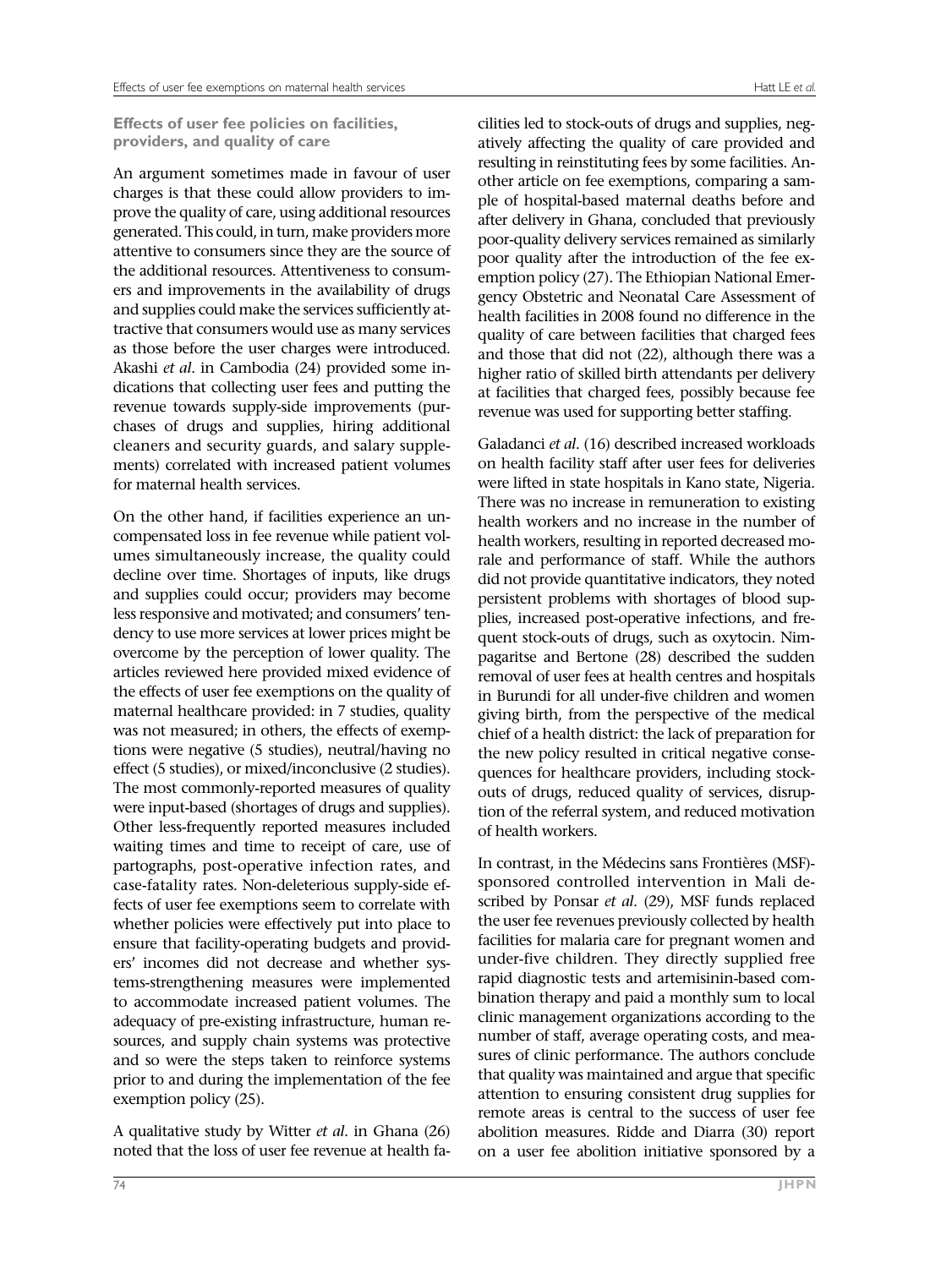German non-governmental organization (NGO) in Niger, which similarly compensated health centres for the lost operating revenue and drugs as well as providing monthly bonuses to nursing staff. The supply-side effects here were mixed, however, with improvements in drug supplies but reports of increased negative providers' behaviours towards patients. Concerns were raised about the sustainability of the (relatively large) bonuses after the NGO funding for them ends and the growth of a 'parallel' NGO-based fee exemption system.

The ways in which lost user fee revenue in facilities is replaced (or not) can directly affect providers' behaviours and may have unintended consequences on motivation of providers. A case study by Witter and coauthors in 2011 on free delivery policy in Nepal (15) concluded that facilities appeared to have benefited financially from the fee reimbursements intended to replace user fees for delivery and noted that the reimbursements may be used for subsidizing other services. The authors posit (but do not have evidence) that incentive payments to health workers could lead to overprovision of some services in the future while fixed payments per case could lead to cutting corners in patient care. In Ethiopia where no government reimbursement is provided for lost fee revenue—and likewise at health posts in Senegal—many facilities simply continue to charge fees, despite official policies to the contrary (14,22). Witter *et al*. (14) also note that healthcare providers in Senegal are finding ways to pass on under-reimbursed costs to patients.

The studies reviewed here did not identify evidence that overprovision of caesarean sections was occurring in response to facility/provider reimbursements that replaced user fees (14,17) but this issue deserves close monitoring. Other studies have previously shown that fee-for-service reimbursement to providers can lead to unnecessary provision of caesarean sections (31,32).

#### **Effects of user fee policies on maternal and neonatal health outcomes**

Only 3 studies in this review included any measurement of maternal or neonatal health outcomes (17,27,33). These studies were not designed nor powered to measure population-based changes in maternal or neonatal mortality, and the evidence is very weak. Bosu *et al*. (33) compared institutional maternal mortality (institutional maternal deaths as a proportion of institutional deliveries) during the year prior to and the year after the free delivery policy was introduced in two regions of Ghana. They reported 10% to 34% reductions in institutional maternal mortality in the two regions, although the decreases were not statistically significant. Statistics of the national health information system in Mali reported by El-Khoury *et al*. (17) indicated that the rates of post-caesarean maternal and neonatal death declined after the free caesarean policy was implemented. The study hypothesized that wom-

## **Contextual factors**

The second focal question for this review of evidence addresses contextual factors that could impact the effectiveness of user fee and exemption programmes. We interpreted 'contextual factors' to mean effect modifiers-factors external to the programme or policy which might interact with and alter intervention effects on maternal health service utilization and outcomes. The literature identified several such factors.

en sought emergency care sooner because of the policy but this could not be conclusively shown.

*Geography, distribution, and accessibility of infrastructure:* User fee policies will have limited effects on maternal health service utilization if services are not geographically accessible to populations in need (34). Fee exemptions do not overcome geographic barriers, weak transportation systems, or high transportation costs. Some countries have attempted to address transport barriers directly, such as through vouchers for transportation in Bangladesh (35) or establishing community 'solidarity' funds for emergency transport services as in Mali (17). The latter have had limited success, however, because of insufficient contributions from local municipalities and community members.

*Availability and expertise of health workforce:* As with other financial incentives aiming to increase service utilization, user fee exemptions will have little effect on maternal and neonatal health outcomes if the services that are free are not of adequate quality. Health gains "depend on having all of the components of skilled attendance available at the level of quality required to do more good than harm" (14). A sufficient quantity of health workers with appropriate midwifery and obstetrical skills is also critical, along with an appropriate distribution of those workers across both rural and urban areas.

*Availability, quality, and price of alternative (nonpublic) providers:* A change in the price of services at a public health facility could change where people decide to seek care, especially if there are many al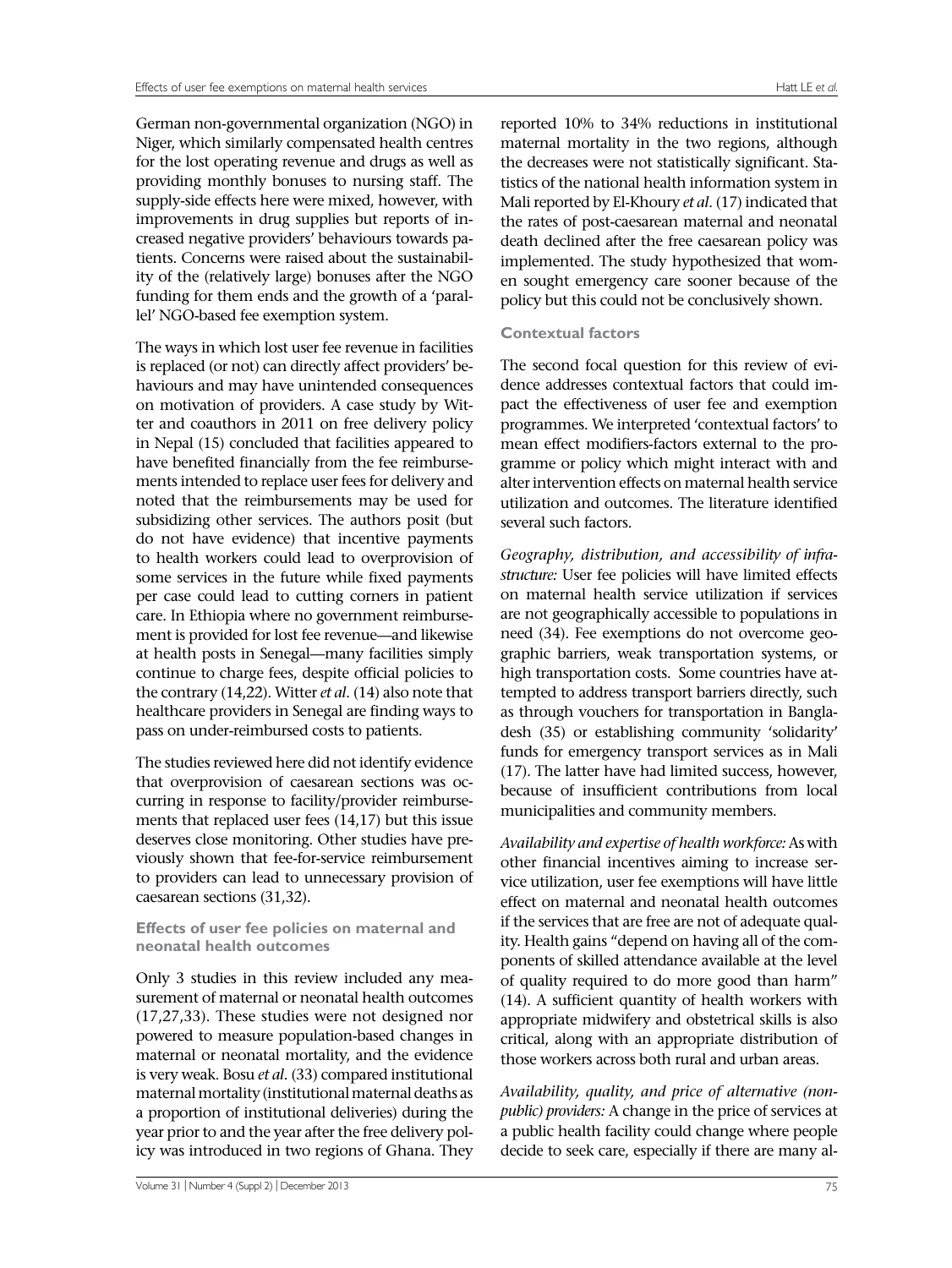ternative providers available. Increased user fees at public facilities could spur more care-seeking from private-sector providers or informal/traditional care givers. Conversely, decreased user charges might attract users who otherwise would have used private providers. The effect of these choices on health outcomes depends on the quality of services provided by the alternative providers. If public-sector user fees decrease but the quality of services also suffers, especially if there are stock-outs of drugs and supplies, consumers may also choose to seek care from the private sector. Akashi *et al*. (24) noted that, while fees were increased in a public maternity hospital, prices were still less than that at nearby private facilities, thus preventing a decrease in the use of public facility.

*Governance and policy implementation capacity:* Successful user fee policy implementation at scale requires careful design, skilled management, and careful oversight. Some countries have experienced problems with the initial implementation and medium-term support for user fee exemption policies, specifically relating to replacing lost fee revenue to health facilities and ensuring clear communication about the policy. Ghana had substantial problems in disbursing funds to health facilities (26). Many facilities eventually stopped implementing the fee exemptions because of shortfalls in supplies and drugs. In Senegal, there were insufficient delivery kits available to facilities in the first year of the policy, and the distribution of kits did not mirror the needs of population (14). In general, reimbursing providers by giving them kits has been rife with challenges: kits are much less flexible than cash in meeting needs of the facilities; they require transport and stock management and do not cover labour costs. In Burkina Faso, Ridde *et al*. (36) concluded that the reduction of user fees was initiated before the groundwork was laid to make it a successful policy initiative. Confusion among health workers on the policy resulted in uneven implementation, and there were insufficient funds to subsidize activities across all health centres.

*Magnitude of non-service costs to consumers*: User fee policies only influence direct service costs, and posted fees for individual services may not constitute the largest share of costs faced by the family of a pregnant woman. The cost of associated supplies, medicines, food, and the indirect costs of other family caregivers attending the woman as well as transportation may exceed the magnitude of the consultation or procedural fee. In addition, where fee exemptions are implemented and poorly reimbursed, facilities may

try to recoup lost fee revenue by raising other charges (23). Some facilities in Nepal, for instance, continued to charge families for items purportedly reimbursed by the Government (15).

*Relative prices of other services***:** Removing fees for one individual service, such as caesarean section or delivery only, may have unintended consequences; this concern was recently echoed in a review by Richard *et al*. (23). Exempting fees for caesarean sections but not for normal deliveries, as in Mali, raises concerns about misaligned incentives to both users and providers (17). Removing fees for a package of maternal health services (and including transport vouchers to facilities) may be preferable, especially if the ultimate goal is to reduce maternal mortality and morbidity (37). If only fees for delivery care are removed (as in Ghana), there is a risk that mortality due to non-delivery pregnancy complications or postpartum issues would not change (26).

## **DISCUSSION**

Based on our assessment of this literature, the introduction of user fee exemptions appears to have resulted in increased rates of facility-based deliveries and C-sections in some contexts, although the evidence is weak and mainly from short-term, noncontrolled studies. The introduction of user fee exemptions for malaria services resulted in increased rates of care-seeking for malaria among pregnant women, according to a quasi-experimental study, and greater fee reductions led to greater increases in care-seeking. Other than this analysis, we can say very little about the magnitude of potential effects on maternal health utilization due to user fee exemptions because of the weakness in study methods and the variety of policies and contexts reviewed. As yet, the impact of user fee exemptions on maternal and neonatal mortality has not been conclusively demonstrated; the introduction of user fee exemptions for deliveries may contribute to modest reductions in institutional maternal mortality but the evidence is very weak. Surprisingly, the effect of exemption policies on equity in the use of maternal health service has not been well-measured. It is not clear whether the poor benefit most from these policies, and it is known that merely subsidizing service costs for the poor is unlikely to eliminate inequity in healthcare utilization. Other barriers to service-use must be addressed to improve access for the poorest segment of women.

Although the effects of fee exemption policies on providers are not well-measured and the evidence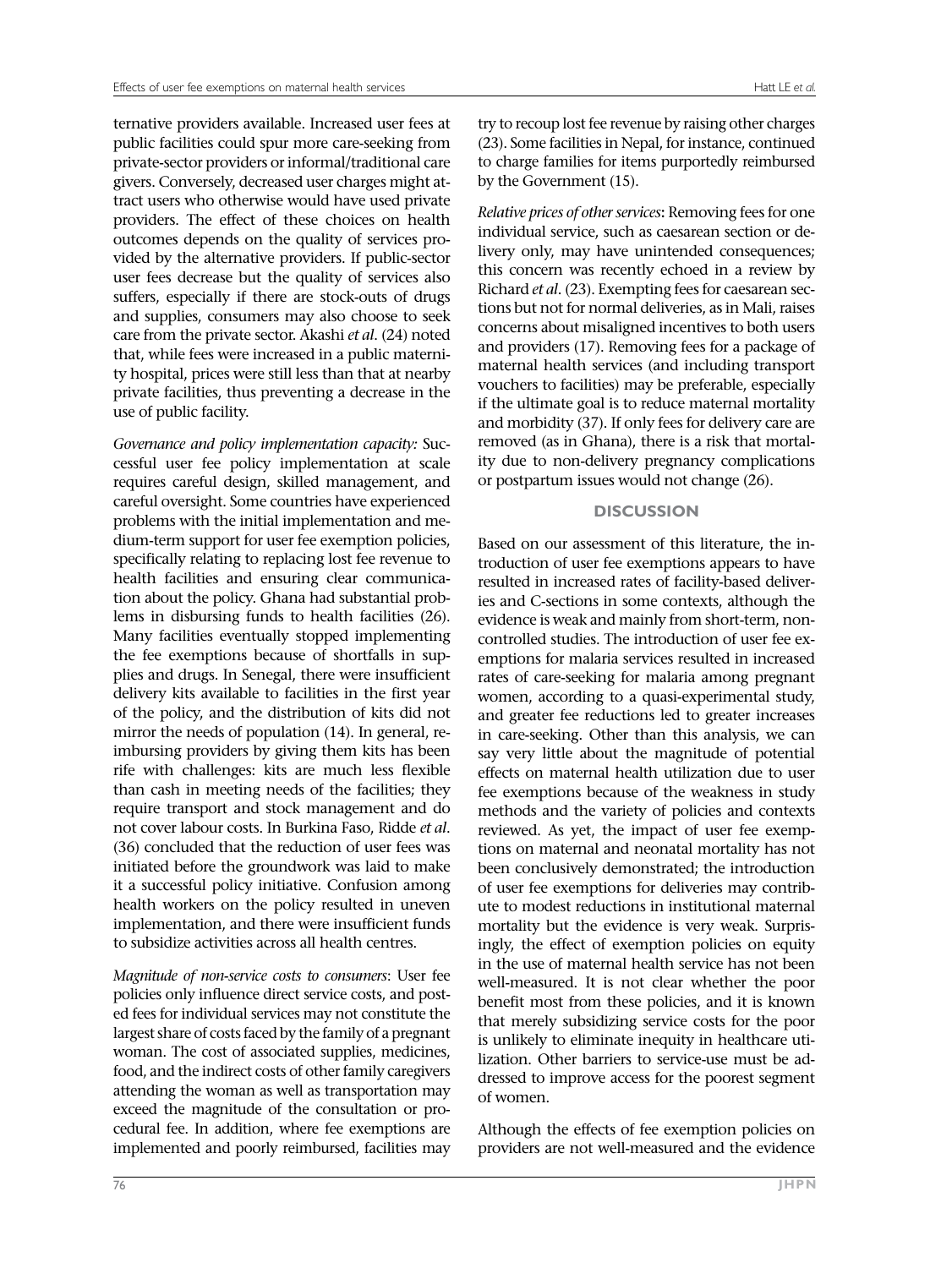is mixed, there is sufficient evidence to conclude that user fee exemption policies have important supply-side consequences, and these could negatively impact maternal health services if not carefully addressed. User fees contribute a non-trivial component of operating revenue of some health facilities; Nyonator and Kutzin (38) found that user fees in Ghana previously accounted for between two-thirds and four-fifths of the non-salary operating budget of government health facilities. Without replacement sources of revenue, shortages of drugs and supplies and reduced motivation of health workers may result in poor-quality care (negating health benefits of the policy) or facilities recouping costs from patients in alternative ways (negating the financial access benefits of the policy). In many of the examples reviewed here, fee revenue was theoretically supposed to be reimbursed or replaced by the government but, in practice, the replacement revenue was delayed, insufficient, or cumbersome to obtain [such as Senegal (14), Nigeria (16), Ghana (26), and Burundi (28)].

The evidence, thus, suggests that governments should link user fee exemption policies with the replacement of lost earnings and additional resources of facilities to respond to increased patient volumes after prices drop as well as with broader health system improvements, including facility upgrades, better transportation networks, and improved human resources for health. Few studies within the maternal health literature have documented how best to ensure that quality does not suffer after exemption policies are instituted; outside of the maternal health domain, studies, such as by Nabyonga-Orem *et al*. (39) in Uganda, have described interventions (such as additional budget transfers to districts, increased local flexibility in allocation of government funds, and institution of a pool system for commodities) that supported maintaining or even improving the technical quality of services. Identifying sustainable funding sources for fee replacement is critical. Several countries are using domestic funding for this purpose (Senegal and Burkina Faso); some countries largely relied on external funding (Nepal); some have relied upon a mixture of sources, including insurance (Ghana); and some have provided no replacement funding for lost fees, leaving facilities to continue collecting them (Ethiopia). It is unclear which of these financing approaches will be most sustainable over the long term.

For long-term sustainability, the literature (both within the maternal health domain and beyond)

also indicates that user fee policy development and implementation must be done in a deliberate, carefully-planned manner. At a 2011 workshop in Bamako on maternal health user fee exemptions, sponsored by the Community of Practice on Financial Access to Health Services, participants from several West African countries also emphasized the importance of investing sufficient time in the policy formulation process for fee exemptions. This requires active participation of all stakeholders, including field-level practitioners and solid grounding in international and national scientific evidence (37). Hercot *et al*. (40) provide a useful framework for informing and evaluating the policy process surrounding implementation of fee exemption policy, noting crucial factors, such as careful planning of implementation steps, broad communication strategies targeted to different groups, commitment to the expected budgetary burden among government and international partners, and clear rules for transferring resources to health facilities to compensate for loss of income or new costs. Meessen *et al.* (25) reviewed policy processes for user fee removal in six sub-Saharan African countries (Burkina Faso, Burundi, Ghana, Liberia, Senegal, and Uganda) according to Hercot *et al*.'s framework. They highlight challenges, including insufficient preparation for the fee removal policy, poor design of the reform, and weaknesses in implementation processes. Relatedly, McPake *et al*. (41) illustrate proposed steps to forecast the impact of user fee removal on service utilization, estimate changes in needs of resources (human, material, and financial), mobilize those resources, and implement the policy reform.

#### **Limitations**

The analysis was conducted through the lens of maternal health service utilization and outcomes; there is a larger body of evidence on user fee exemptions for other health services, which was, therefore, excluded as it did not address maternal and newborn health specifically. We referenced some of that literature here but cannot claim to have reviewed the full literature rigorously.

#### **Conclusions**

This review has highlighted potential and documented benefits (increased use of maternity services) as well as risks (decreased provider motivation and quality) of user fee exemption policies for maternal health services. Our policy recommendations (Box 1) are limited, given the general weakness of the evidence. A clear message is that removing user fees may increase uptake but will not reduce mor-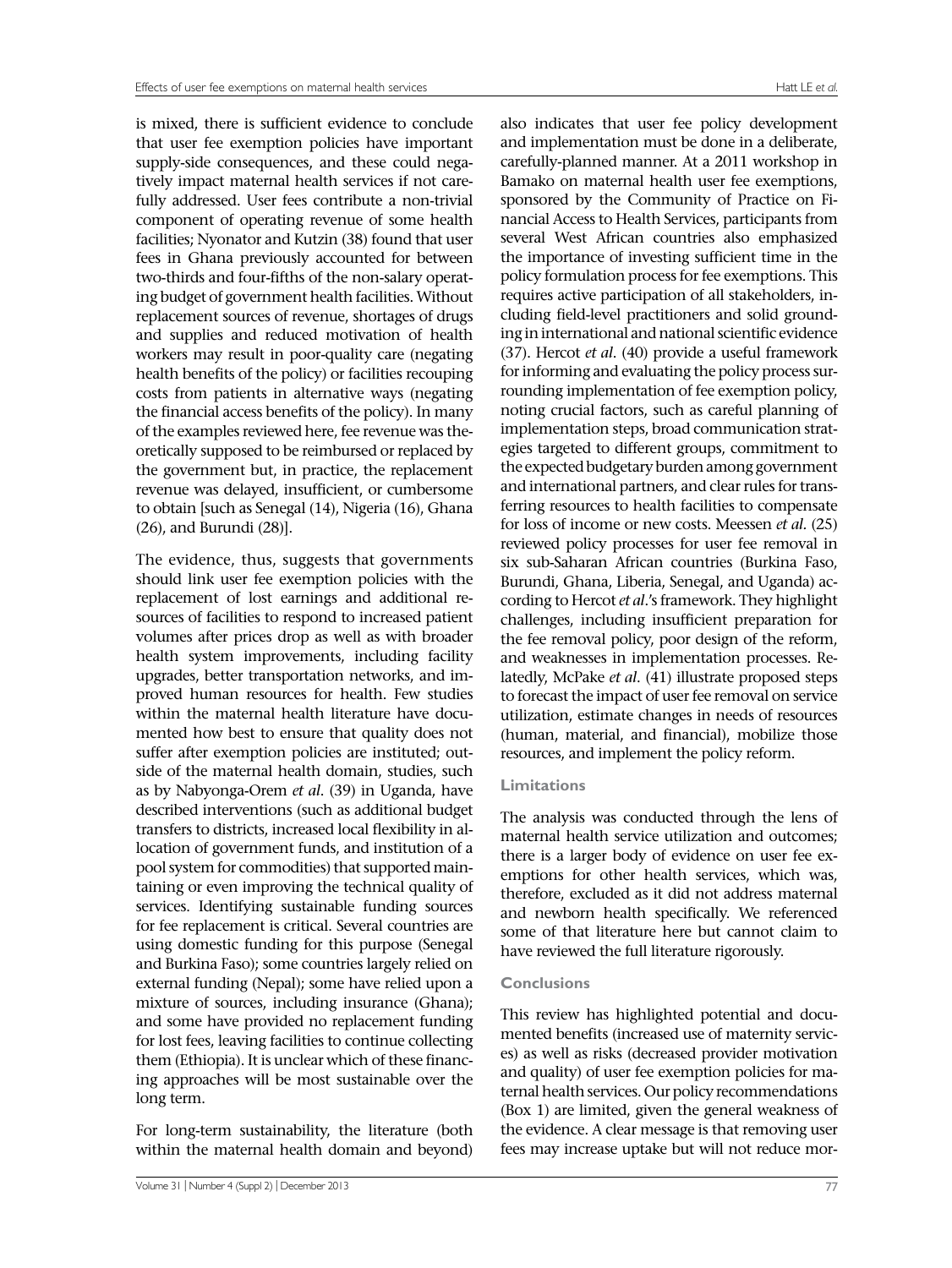### **Box 1.** Policy recommendations

- Because user fees disproportionately limit access to priority maternal health services and cause financial burden among the poor, policies should be put into place to limit these effects. Fee exemption may be a short-term approach in contexts where broader risk pooling or prepayment schemes are not yet in place. These may increase uptake of facility-based delivery care, care for during pregnancy, and Csections. However, exemption and waiver programmes should be designed and implemented carefully, with attention to avoiding potentially detrimental supply-side effects that could negatively impact the quality of maternal healthcare and limit the beneficial effects of increased access.
- Governments that wish to eliminate or reduce fees at the point of service should carefully design a system for replacing lost user fee revenue to facilities and providers, to avoid unintended consequences (including overcrowding, decreased quality of service provision, and the charging of informal fees). They should invest sufficient time in the policy formulation process, involving key practitioners from the field as well as those stakeholders that can identify and mobilize long-term sources of funding.
- To maximize value for money, policy-makers should aim to target financial incentives, like user fee exemptions to the poorest groups since they are most affected by price barriers. Conserved resources could be allocated to compensate providers and support quality improvements.
- Policy-makers should link policies that incentivize the use of maternal health services with broader improvements in the health system, including facility upgrades, ensured supply of needed diagnostics and drugs, better transportation networks, transportation subsidies, and a sufficient number of trained, deployed, equipped and motivated health workers.
- Fee exemption policies should be implemented as part of a broader, coordinated framework for health financing that aims ultimately towards risk-pooling and universal health coverage. Since reimbursing providers, ensuring quality, and promoting financial protection entail system-wide reforms, fee policies should be part of an overall health financing strategy rather than stand-alone interventions.

## **Box 2.** Research recommendations

- *Stronger study designs for user fee policy evaluations:* Researchers should strive to ensure plausible comparison groups in observational designs and use experimental or quasi-experimental designs (e.g. randomizing health facilities or districts) wherever possible.
- *Longer time horizons:* There is a need for evaluations of more mature user fee exemption policies to identify longer-term effects on maternal health utilization, outcomes, and service quality. Early evaluations give an incomplete picture, especially as both provider and consumer behaviours may adapt to the policy over time, and initial effects may dampen or may not persist.
- *Implementation research and documentation:* During implementation of fee exemption policies, implementers should prioritize process documentation and increase the use of qualitative methods to answer the 'how?' and 'why?' questions. Operations research is particularly needed to determine how health workers should be incentivized to provide good-quality care in the absence of user fee revenue.
- *Equity and targeting:* There is a need to measure the impact of user fee exemptions on equity of access to maternal healthcare and of distribution of healthcare resources across socioeconomic groups, between rural and urban women, and for marginalized groups. The question of how best to target exemptions to priority subgroups also needs continued study.
- *Cost-effectiveness of different exemption approaches:* Key cost-effectiveness questions are unanswered for maternal health services. Given the limited resources, is it most cost-effective to exempt individual high-impact or high-cost services (such as caesarean sections), a package of services (antenatal, delivery, and postnatal care), a component of care (medicines), a targeted group (low-income pregnant women, high-parity women, rural women), or an entire population group (all pregnant women)?
- *Cost-effectiveness relative to other demand-side approaches:* Given the limited resources, it is critical to understand the cost-effectiveness of user fee exemptions in relation to other options that are demonstrated to increase the use of maternal health services (such as vouchers, conditional cash transfers, or insurance). Little evidence addressing this question is available.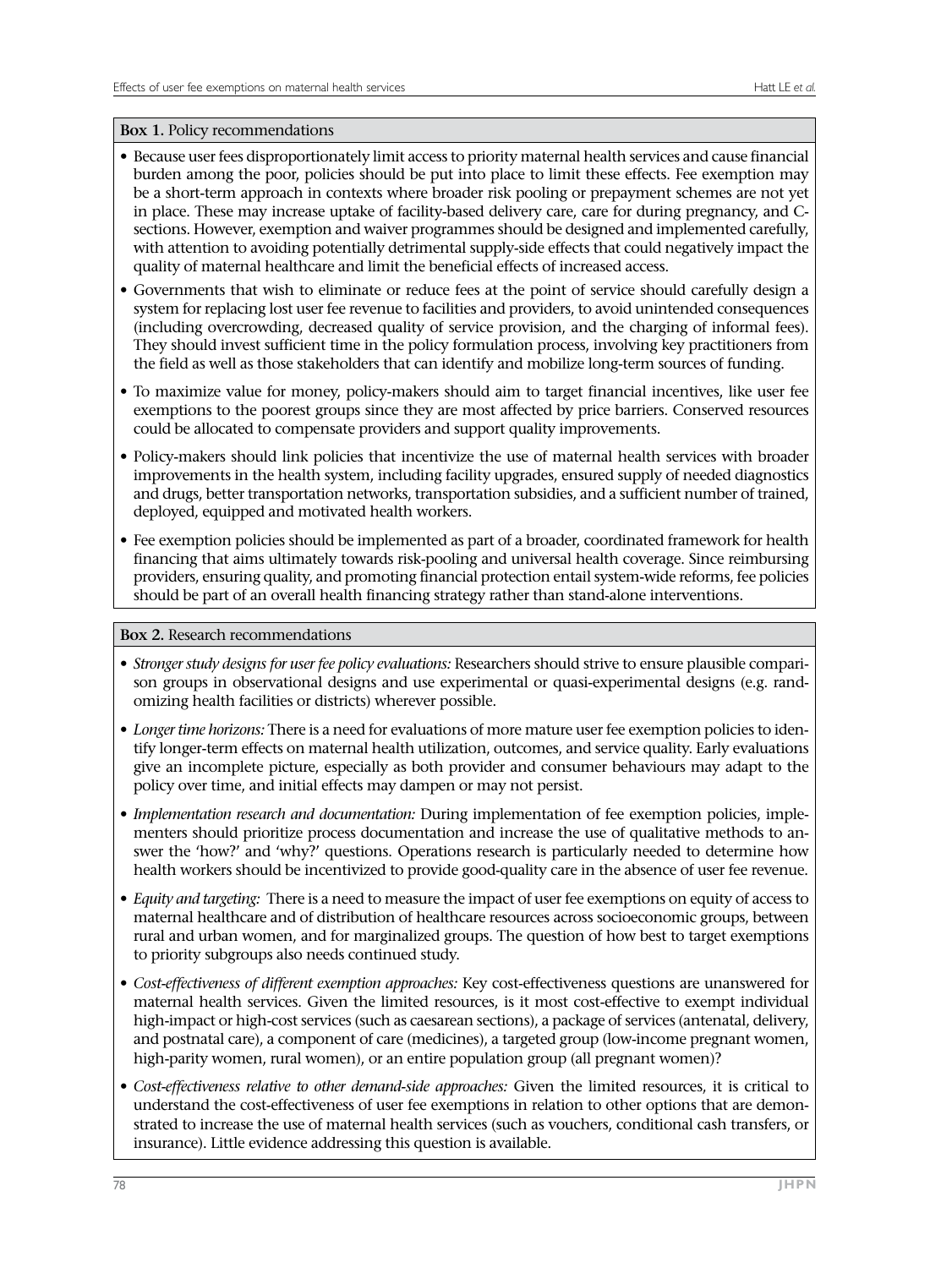tality proportionally if the quality of facility-based care is poor. Additional research on approaches for reducing demand-side barriers without hurting the quality of maternal healthcare is needed; the recent review by Richard *et al*. emphasizes these research needs as well (23). In general, more robust evaluations of user fee policies are needed with adequate sample-sizes, appropriate comparison groups, stronger quantitative measurement of supply-side impacts, robust quality indicators, and continued use of qualitative methods to document policy implementation processes (Box 2). This will improve the quality of information on which to build cost-effective interventions, interventions that will reach and provide lifesaving care for millions of women and newborns while accelerating progress towards Millennium Development Goal 4 and 5.

## **ACKNOWLEDGEMENTS**

This paper was prepared, in part, based on initial reviews conducted by a panel of experts for the US Government Evidence Summit on Enhancing Provision and Use of Maternal Health Services through Financial Incentives. In addition to the authors, these readers included Isabella Danel of the Centers for Disease Control and Prevention, Karen Fogg of USAID, Ana Langer of the Harvard School of Public Health, Craig Lissner of the World Health Organization, and Ubaidur Rob of the Population Council. Sharon Nakhimovsky of Abt Associates contributed to an earlier version of this manuscript. We gratefully acknowledge the guidance and critical feedback provided by Marjorie Koblinsky at USAID. Preparation of this manuscript was funded by USAID through the Health Finance and Governance Project.

#### **REFERENCES**

- 1. World Health Organization. Trends in maternal mortality: 1990 to 2010. WHO, UNICEF, UNFPA and the World Bank estimates. Geneva: World Health Organization, 2012. 59 p.
- 2. Hardon A. Ten best readings in … the Bamako initiative. *Health Policy Plan* 1990;5:186-9.
- 3. Litvack JI, Bodart C. User fees plus quality equals improved access to health care: results of a field experiment in Cameroon. *Soc Sci Med* 1993;37:369-83.
- 4. Creese AL. User charges for health care: a review of recent experience. *Health Policy Plan* 1991;6:309-19.
- 5. Blas E, Limbambala M. User-payment, decentralization and health service utilization in Zambia. *Health Policy Plan* 2001;16(Suppl 2):19-28.
- 6. Jacobs B, Price N. The impact of the introduction of

Volume 31 | Number 4 (Suppl 2) | December 2013 79

user fees at a district hospital in Cambodia. *Health Policy Plan* 2004;19:310-21.

- 7. Mbugua JK, Bloom GH, Segall MM. Impact of user charges on vulnerable groups: the case of Kibwezi in rural Kenya. *Soc Sci Med* 1995;41:829-35.
- 8. Ridde V, Morestin F. A scoping review of the literature on the abolition of user fees in health care services in Africa. *Health Policy Plan* 2011;26:1-11.
- 9. James CD, Hanson K, McPake B, Balabanova D, Gwatkin D, Hopwood I *et al.* To retain or remove user fees? Reflections on the current debate in low- and middle-income countries. *Appl Health Econ Health Policy* 2006;5:137-53.
- 10. Bitrán R, Giedion U. Waivers and exemptions for health services in developing countries: final draft. Washington, DC: World Bank, 2002. 89 p.
- 11. Lagarde M, Palmer N. The impact of user fees on access to health services in low- and middle-income countries. *Cochrane Database Syst Rev* 2011:CD009094.
- 12. Penfold S, Harrison E, Bell J, Fitzmaurice A. Evaluation of the delivery fee exemption policy in Ghana: population estimates of changes in delivery service utilization in two regions. *Ghana Med J* 2007;41:100-9.
- 13. De Allegri M, Ridde V, Louis VR, Sarker M, Tiendrebéogo J, Yé M *et al.* The impact of targeted subsidies for facility-based delivery on access to care and equity—evidence from a population-based study in rural Burkina Faso. *J Public Health Policy* 2012;33:439- 53.
- 14. Witter S, Dieng T, Mbengue D, Moreira I, De Brouwere V. The national free delivery and caesarean policy in Senegal: evaluating process and outcomes. *Health Policy Plan* 2010;25:384-92.
- 15. Witter S, Khadka S, Nath H, Tiwari S. The national free delivery policy in Nepal: early evidence of its effects on health facilities. *Health Policy Plan* 2011;26(Suppl 2):ii84-9.
- 16. Galadanci HS, Idris SA, Sadauki HM, Yakasai IA. Programs and policies for reducing maternal mortality in Kano State, Nigeria: a review. (Special issue: reducing maternal mortality in Nigeria: an approach through policy research and capacity building). *Afr J Reprod Health* 2010;14:31-6.
- 17. El-Khoury M, Hatt L, Gandaho T. User fee exemptions and equity in access to caesarean sections: an analysis of patient survey data in Mali. *Int J Equity Health* 2012;11:49.
- 18. Abdu Z, Mohammed Z, Bashier I, Eriksson B. The impact of user fee exemption on service utilization and treatment seeking behaviour: the case of malaria in Sudan. *Int J Health Plann Manage* 2004;19(Suppl 1):S95-106.